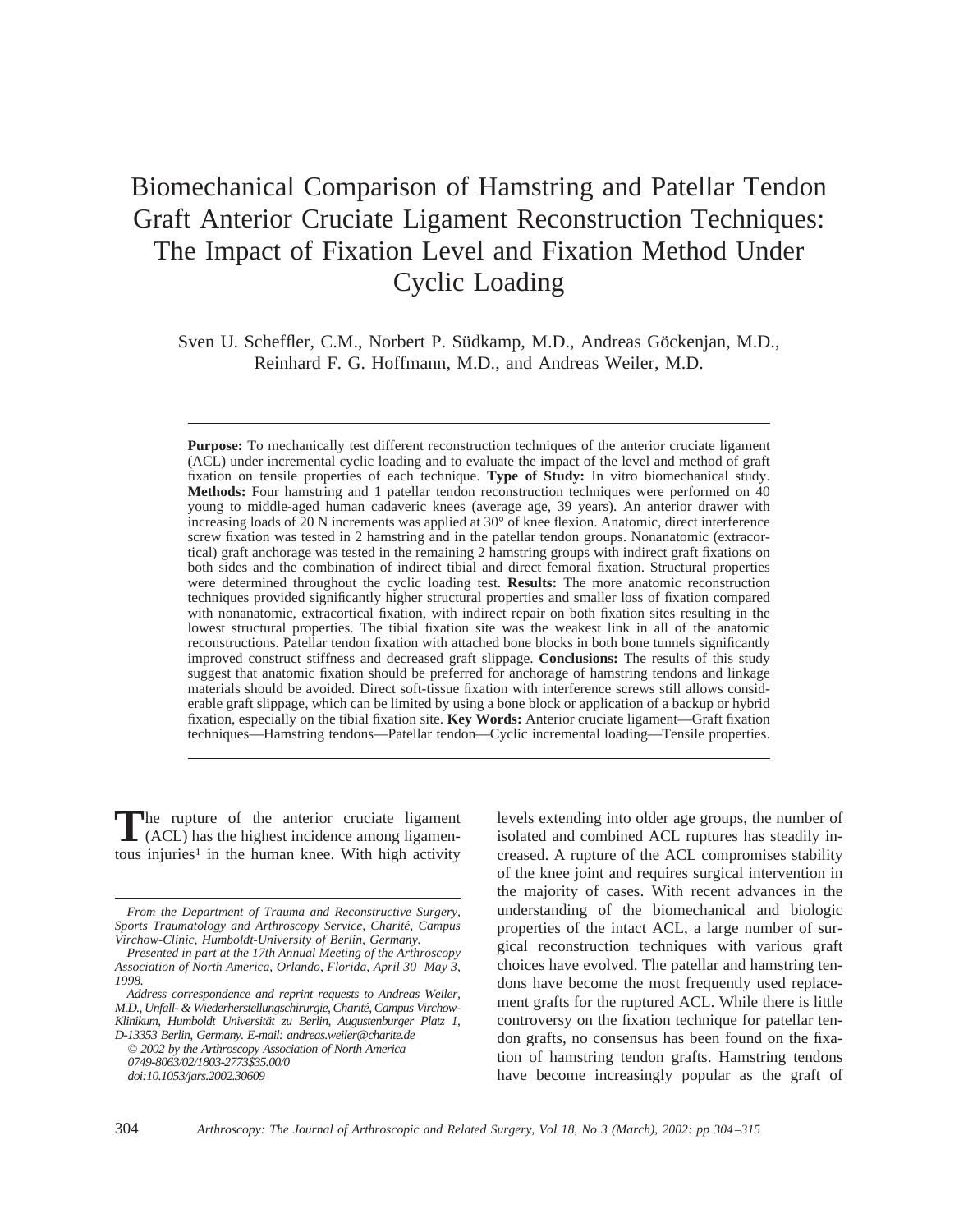choice because their harvest causes less graft-site morbidity2-4 and functional deficit.3,5-7 They provide higher structural properties when folded to a tripled or quadrupled construct<sup>8,9</sup> and replicate the nonisometric behavior of the intact ACL (with its anteromedial and posterolateral bundles) more closely than a singlestranded graft.10,11 However, these tendon grafts usually do not have attached bone blocks, requiring tendon-to-bone healing, which may necessitate an extended time for graft incorporation.12-15 Therefore, sufficient fixation of these grafts is crucial especially during the early postoperative time, when osseous graft incorporation has not been completed.

Various hamstring reconstruction techniques not only differ by their fixation devices but have considerable differences with respect to fixation level, fixation method (direct *v* indirect), and graft configuration. It is important to evaluate the impact of these factors on the biomechanical properties of common reconstruction techniques under simulation of postoperative loading conditions. Existing data on the biomechanical properties of ACL reconstruction techniques have been predominantly derived from single load-to-failure tests.16-22 However, during the early postoperative time, the ACL replacement graft will more likely experience cyclic submaximal than single maximum loading.

Therefore, the objective of this study was to evaluate the biomechanical properties of 4 different ACL reconstruction techniques using hamstring tendon grafts that are currently used in clinical practice and compare them with a standard patellar tendon reconstruction technique under incremental cyclic loading conditions. We hypothesized that a more anatomic fixation would be favorable compared with a fixation far away from the joint line, and that a direct tendon fixation would be favorable compared with a technique using linkage materials (e.g., sutures, tape) for indirect graft fixation.

#### **METHODS**

In this study, 40 human cadaveric knees were used that were an average age of 39 years (range, 18 to 56 years). Human semitendinosus, gracilis, and patellar tendons were harvested and immediately stored at  $-20$ °C. All knees and ligaments were thawed at room temperature 24 hours before use and kept moist with saline irrigation during preparation and mechanical testing. Knees with severe degenerative changes or trauma were excluded from the experiments. All softtissue structures except the ACL were dissected leaving a femur-ACL-tibia complex.

The ACL was left intact in 8 specimens to obtain tensile properties of the intact ACL. Four reconstruction techniques were performed with hamstring tendon grafts. Each reconstruction group consisted of 8 specimens. In 2 techniques, graft fixation was achieved in femoral and tibial bone tunnels close to the joint line (anatomic), whereas in the other 2 techniques graft fixation was accomplished away from the joint line on the femoral and tibial cortex (extracortical). For comparison, a standard reconstruction technique with a patellar tendon graft was conducted on another 8 specimens.

## **Hamstring Anatomic Fixation Techniques**

**Hamstring Tendon Fixation With Biodegradable Interference Screws (** $\text{HST}_{\text{Bio}}$ **):** In the first technique, a semitendinosus tendon was harvested with an attached bone block (10 mm wide, 15 mm long) from the pes anserine with an overall length of 22 to 24 cm according to the technique by Stähelin and Weiler.<sup>23</sup> The tendon was folded into a tripled construct with the bone block resting in the tendinous loop (Fig 1A) and 2.5 cm on each end of the tendon strands were sewn to each other with 3-0 resorbable sutures. Femoral and tibial bone tunnels were created using an inside-out technique by serial dilation. The diameter of the femoral tunnel matched the cross-section of the graft (7 to 9 mm), whereas the diameter of the tibial tunnel was kept constant at 10 mm to facilitate passage of the attached bone block. Both bone tunnels had a depth of 2.5 cm. The graft was oriented in such a fashion that the tendinous loop with the bone block was placed into the tibial tunnel. The graft was then first secured in the tibial tunnel with a biodegradable poly-(D,Llactide) interference screw ( $8 \times 23$  mm Sysorb; Sulzer Orthopedics, Baar, Switzerland) with the knee positioned in 90° of flexion. The opposing end was pulled into the femoral tunnel, the knee was brought into 30° of flexion and a pretension of 60 N was applied to the tendon for 2 minutes. Then the knee was returned to a flexion angle of approximately 120° to 130° and final femoral graft fixation was achieved with another biodegradable interference screw.

**Hamstring Tendon Fixation With Round-Headed Cannulated Interference (RCI) Screws**  $(HST_{\text{RCI}})$ : The second anatomic reconstruction technique ( $HST_{RCI}$ ) consisted of a 9-cm quadrupled graft (doubled semitendinosus and gracilis tendon) (Fig 1A) with 3 cm of free tendon ends on both sides of the graft sutured together using 3-0 resorbable sutures,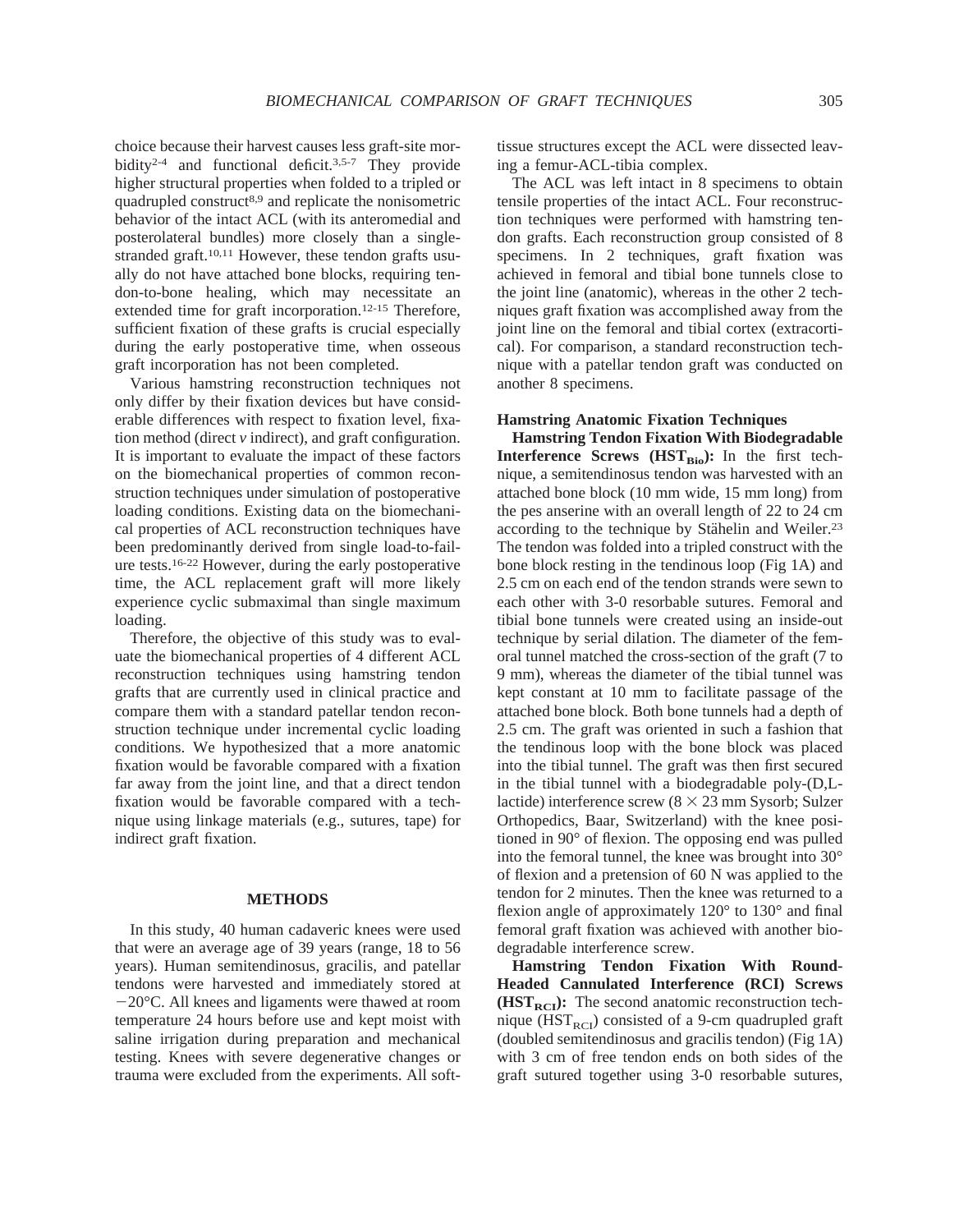

FIGURE 1. (A) Drawings of the anatomic reconstruction techniques.  $HST_{\text{Bio}}$ , tripled semitendinosus with distally attached bone-block and biodegradable interference fit fixation.  $HST_{RCI}$ , doubled semitendinosus and gracilis tendons with RCI titanium interference fit fixation. PAT, middle-third patellar tendon with attached bone blocks and metal interference fit fixation. (B) The extracortical reconstruction techniques.  $HST_{Washer}$ , doubled semitendinosus and gracilis tendon with soft-tissue washer and suture/post fixation.  $HST_{Button}$ , doubled semitendinosus and gracilis tendon with tape/button and suture/post fixation.

leaving an intra-articular distance of 2.5 cm. According to the technique initially described by Pinczewski and published by Corry et al.,<sup>6</sup> a tibial tunnel was drilled in an outside-in direction and a 3-cm deep femoral tunnel was created transtibially. Both tunnel diameters matched the previously measured cross-

section of the graft (8 to 9 mm). The quadrupled graft was pulled transtibially into the femoral bone tunnel and directly fixed with a round-headed, soft-threaded titanium interference screw (RCI, Smith & Nephew Donjoy, Andover, MA;  $7 \times 25$  mm with an 8 mm head) close to the joint line. The graft was then pre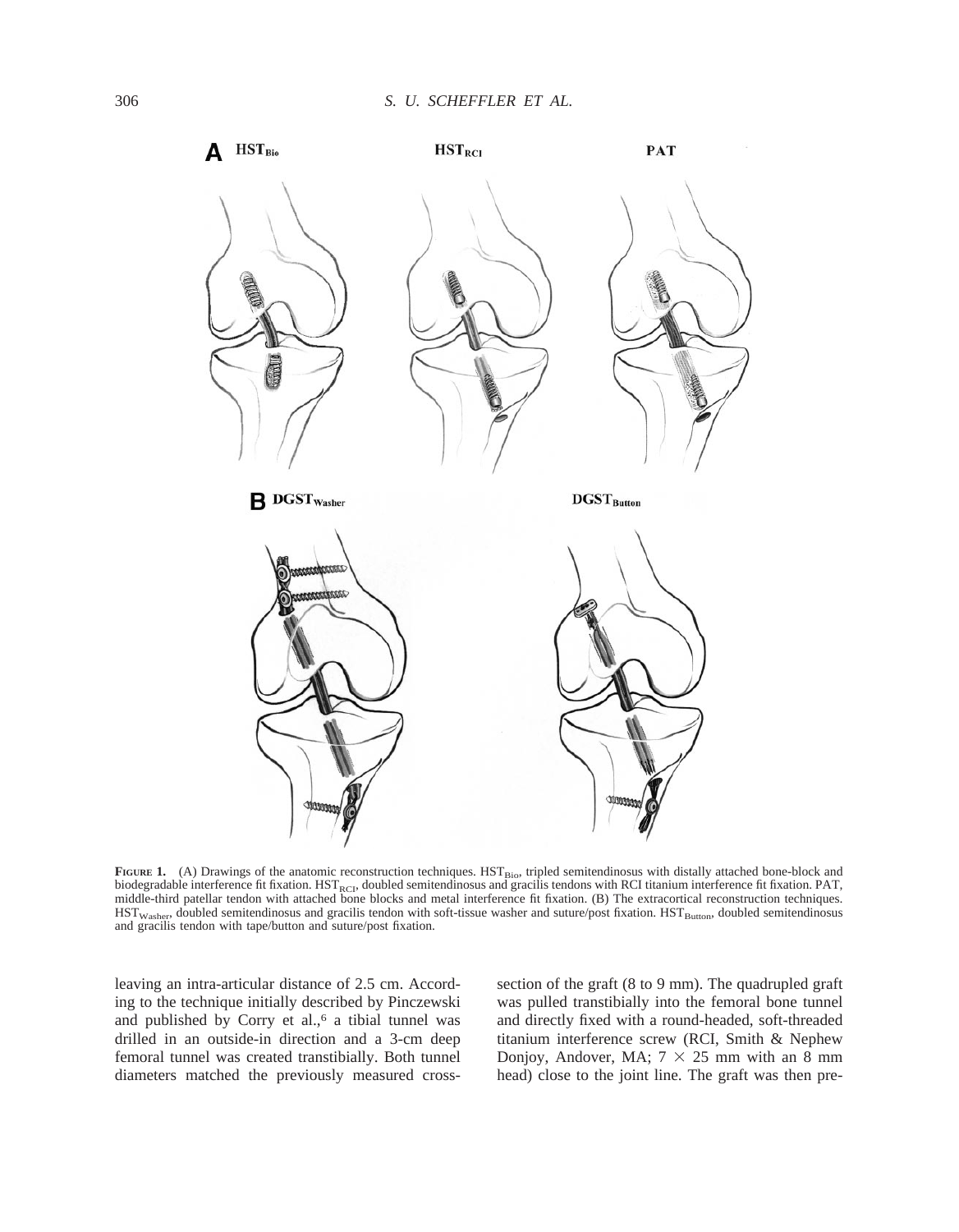tensioned with 60 N for 2 minutes at 30° of flexion. For final graft fixation at the same flexion angle, a second soft-threaded titanium screw was inserted into the tibial tunnel in an outside-in fashion until the screw head could be located just proximal to the tunnel exit (Fig 1A).

## **Hamstring Extracortical Fixation Techniques**

**Hamstring Tendon Fixation With Titanium But**ton (HST<sub>Button</sub>): The first technique was originally described by Rosenberg in 1994 and has been described by Barrett et al.<sup>24</sup> Semitendinosus and gracilis tendons were folded once, providing a 10-cm long quadrupled construct. For indirect femoral fixation, mersilene tape (femoral tunnel length minus 2.5 cm) was placed through the tendon loops and fixed with knots to a titanium button (EndoButton; Smith & Nephew Endoscopy, Andover, MA). Each of the 4 free tendon ends was augmented with a No. 5 Ethibond suture (Ethicon, Somerville, NJ) using a Krackow stitch. Femoral and tibial bone tunnels were drilled to match the previously determined graft diameter. The titanium button and the mersilene tape with the attached tendon graft were pulled through the femoral tunnel and provided fixation by locking the titanium button on the femoral cortex. Indirect fixation on the tibial cortex was accomplished by tightening the Ethibond sutures of the free tendon ends around a bicortical screw (4.5 mm; Synthes, Paoli, PA) and compacting them under a metal washer (6.5 mm; Synthes) (suture/post fixation) (Fig 1B).

**Hamstring Tendon Fixation With Soft-Tissue Washer (HST** $_{\text{Washer}}$ ): In the second technique, the free ends of a doubled semitendinosus and gracilis tendon were pulled though a femoral bone tunnel and directly fixed to the femoral cortex in a figure 8 with 2 soft-tissue washers (6.0 mm, Synthes).<sup>25</sup> Two bicortical screws (4.5 mm Synthes) fixed these soft-tissue washers onto the tendons. On the tibial side, indirect graft fixation was achieved with 4 No. 5 Ethibond sutures that were pulled through the tendon loops of the graft and were manually tightened around a bicortical screw under a metal postwasher (6.5 mm Synthes) (Fig 1B).<sup>16</sup> The tunnel diameter matched the cross-sectional area of the graft (7 to 9 mm). Both graft constructs  $(HST<sub>Button</sub>)$ and  $HST_{Washer}$ ) were pretensioned at 30 $^{\circ}$  of flexion with 60 N for 2 minutes before final fixation at the same flexion angle.

## **Patellar Tendon Reconstruction Technique (PAT)**

A 10-mm wide patellar tendon with two attached semicircular bone blocks (10 mm diameter) was placed transtibially into femoral and tibial bone tunnels of matching diameter in a standard fashion. Graft fixation was achieved in each bone tunnel using standard metal interference screws ( $8 \times 25$  mm; Arthrex, Naples, FL) (Fig 1A). The graft was pretensioned with 60 N for 2 minutes prior to final fixation. Pretensioning and final fixation of the graft were performed at a flexion angle of 30°.

### **Test Setup**

A materials testing system (model 1455; Zwick, Ulm, Germany) was used for the biomechanical experiments. Each knee was placed onto customized stainless steel clamps at a flexion angle of 30°. The femoral part of the clamp was rigidly fixed to the testing apparatus, while the tibia was mounted to a displaceable worktable that allowed for the simulation of an anterior translation of the tibia with all other motions constrained (Fig 2).

The testing protocol is shown in Fig 3. First, an anterior preload of 5 N was applied. The tibia was then displaced anteriorly at a rate of 120 mm/min until a load of 100 N was attained and then returned to the



**FIGURE 2.** Test setup with knee joint at 30° of flexion.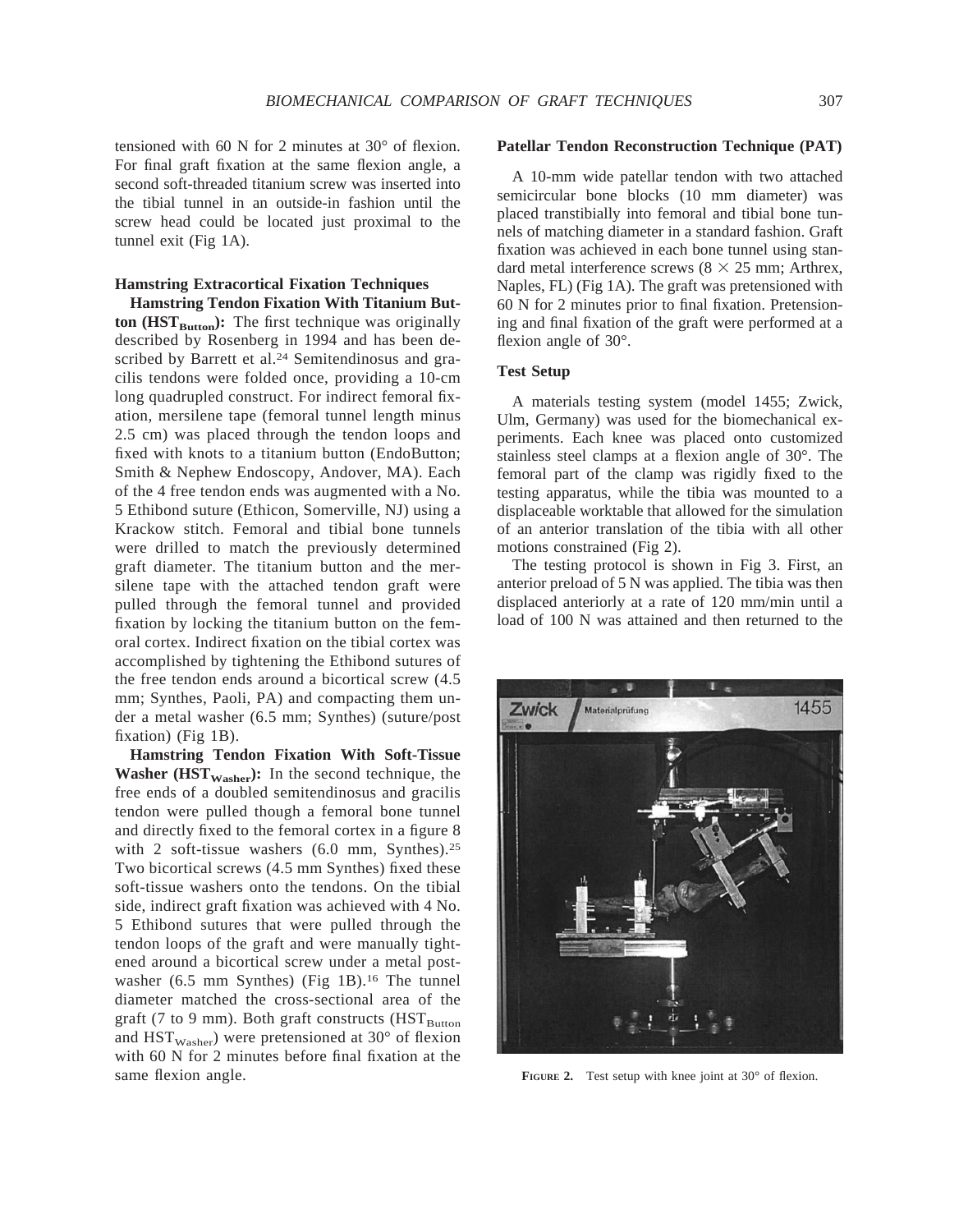

**FIGURE 3.** Schematic of testing protocol. Cyclic loading with 20 N increments until failure.

starting position, determined at the initial preload of 5 N. This was followed by consecutive loading cycles with an incremental load increase of 20 N per cycle until failure with the tibia always returning to its initially determined starting position. The load-elongation data were digitally recorded from the material testing machine and transferred to in-house software on a personal computer. A customized Visual Basic 5.0 program was developed for final data analysis.

The following parameters were measured during the cyclic loading at the cycles up to 100 N, 200 N, 300 N, and 400 N: stiffness, energy loss (area of the hysteresis curve during loading and unloading), and displacement (Fig 4). Additionally, the parameter "laxity increase" was introduced and defined as the change in displacement of the graft construct from its initial starting position to the position where a load pickup was recorded during the subsequent loading cycles (Fig 4) at 200 N, 300 N, and 400 N. The laxity increase quantified the loss of graft fixation in terms of graft slippage, plastic deformation of the linkage materials, and knot tightening, without including the elongation of the tendon graft itself. Maximum load, stiffness, displacement, and failure mode were also recorded.

Statistical analysis was conducted with the SPSS Version 7.5 software package (SPSS, Chicago, IL). In all groups, nonparametric distribution of the data was found (Kolmogorow-Smirnow test). Parameters of interest were statistically compared between groups using the Mann-Whitney *U* Wilcoxon rank-sum test. The level of significance was set at  $P < .05$ .

#### **RESULTS**

The data for 1 specimen in the  $HST_{\text{Bio}}$  group were lost due to technical difficulties. Therefore, the number of specimens in this group was reduced to 7 while all the remaining groups consisted of 8 specimens. There was no statistical difference in age distribution between the groups.

The number of specimens in the  $HST_{\text{Bio}}$  group decreased during the cyclic loading to 4 and 3 at the loading cycles up to 300 N and 400 N, respectively, because of prior failure. The number of specimens in the  $HST_{\text{RCI}}$  group was reduced to 4 and 1 at 200 N and 300 N, respectively, also due to prior failure. All specimens in this group had failed before the loading cycle up to 400 N. Therefore, no statistical analysis was performed on the  $HST_{\text{RCI}}$  group for the loading cycles up to 300 N and 400 N. No failure was seen in either of the extracortical fixation techniques before the reported loading cycles. The PAT group was reduced to 5 and 3 for the loading cycles up to 300 N and 400 N, respectively, because of prior failure (Table 1). The cyclic loading of the ACL and its reconstruction techniques showed the following results.

## **Stiffness**

The stiffness of the intact ACL (Table 2) was significantly higher ( $P < .05$ ) than in all tested reconstruction techniques at all reported loading cycles. When comparing the hamstring tendon reconstruction techniques, a significantly higher stiffness was found for anatomic graft fixation  $(HST_{\text{Bio}})$  compared with either extracortical fixation techniques  $HST<sub>Button</sub>$  and  $HST_{\text{Washer}}$  at the cycles up to 200 N, 300 N, and 400 N ( $P < .05$ ) (Table 2). The second anatomic fixation technique  $HST_{RCI}$  showed no significant differences in comparison with  $HST<sub>Button</sub>$  and  $HST<sub>Washer</sub>$  at any reported loading cycle. No significant differences were found between both anatomic  $(HST_{\text{Bio}})$  *v*  $HST_{\text{RCI}}$ ) and extracortical ( $HST_{\text{Button}}$  *v*  $HST_{\text{Washer}}$ )



**FIGURE 4.** Schematic of laxity increase during cyclic loading.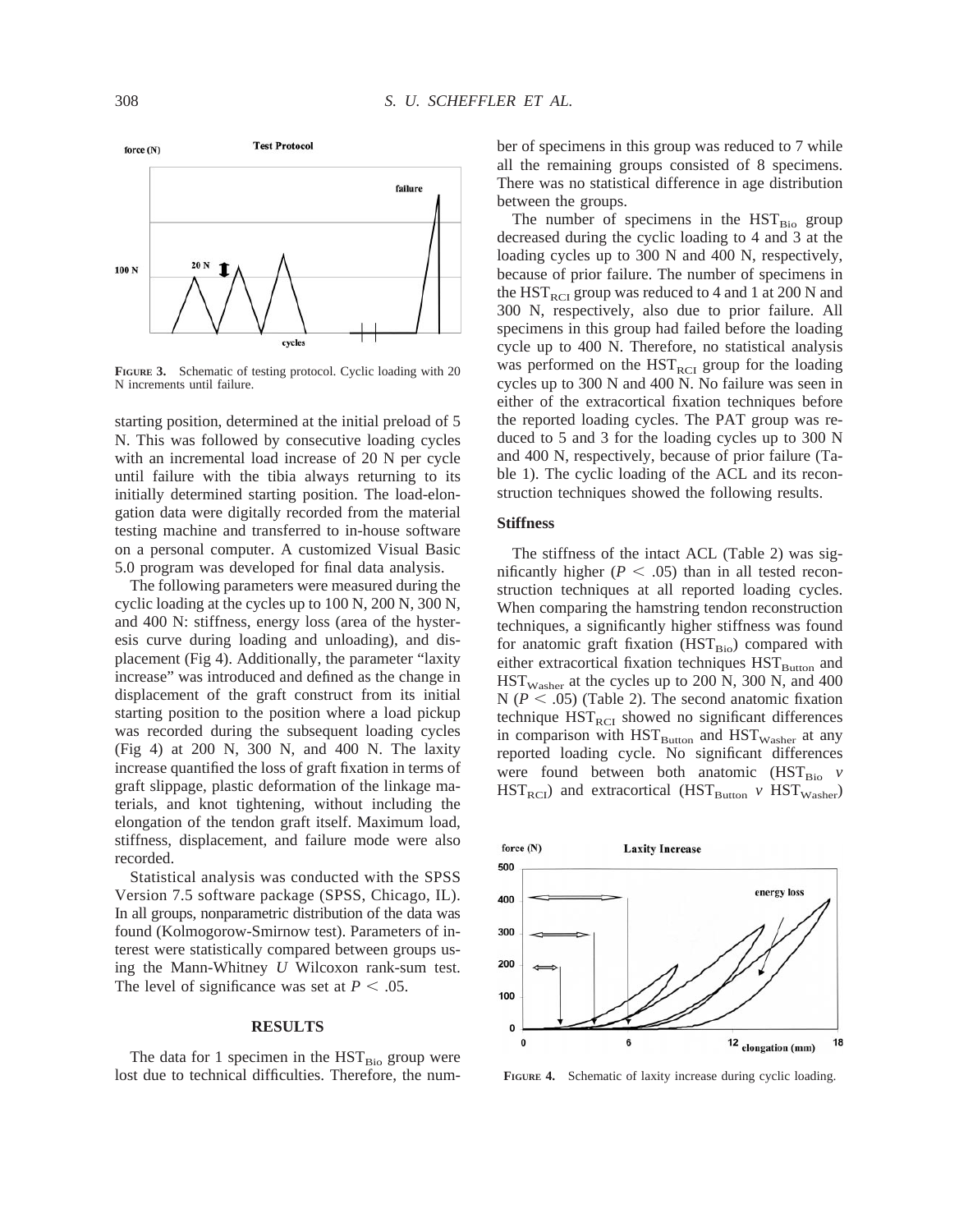| Cycle | $HST_{Bio}$ | $HST_{RCI}$ | $HST_{\text{Button}}$ | $HST_{Washer}$ | PAT | <b>ACL</b> |
|-------|-------------|-------------|-----------------------|----------------|-----|------------|
| 100 N |             |             |                       |                |     |            |
| 200 N |             |             |                       |                |     |            |
| 300 N |             |             |                       |                |     |            |
| 400 N |             |             |                       |                |     |            |

**TABLE 1.** *Change in Specimen Number During Cyclic Loading*

reconstruction techniques at their respective loading cycles.

When comparing the hamstring tendon fixation techniques with the patellar tendon reconstruction (PAT), a significantly higher ( $P < .05$ ) stiffness was found for PAT at all loading cycles compared with either anatomic ( $HST<sub>Bio</sub>$ ,  $HST<sub>RCI</sub>$ ) and extracortical fixation techniques ( $HST<sub>Button</sub>$  and  $HST<sub>Washer</sub>$ ) with the exception for the cycle up to 400 N for comparison with  $HST_{\rm Bio}$ .

## **Energy Loss**

The energy loss during the cyclic loading of the intact ACL (Table 2) was significantly less than that in all tested reconstruction techniques at all loading cycles ( $P < .05$ ). When comparing the hamstring tendon reconstruction techniques, a significantly smaller energy loss was found in the anatomic reconstruction technique,  $HST<sub>Bio</sub>$ , compared with either extracortical fixation techniques ( $HST<sub>Button</sub>$ ,  $HST<sub>Washington</sub>$ ) at all loading cycles ( $P < .05$ ) with the exception of the loading cycle up to 100 N for the  $HST_{Washer}$  group. No significant differences were found between the second anatomic reconstruction technique  $HST_{RCI}$  and both extracortical fixation techniques  $HST<sub>Button</sub>$  and  $HST_{\text{Washer}}$ . When comparing both anatomic and extracortical reconstruction techniques, the  $HST_{\text{Bio}}$ group lost significantly less energy than the  $HST_{RCI}$ group ( $P < .05$ ), whereas there were no significant differences among the extracortical fixation techniques. The energy loss in the PAT group was significantly lower than that in either anatomic  $(HST_{\text{Bio}})$  $HST_{\text{RCT}}$ ) and extracortical hamstring tendon graft fixation techniques ( $HST<sub>Button</sub>$  and  $HST<sub>Washer</sub>$ ) at all reported loading cycles ( $P < .05$ ) with the exception at the loading cycle up to 400 N in the  $HST_{\text{Bio}}$  group.

#### **Displacement**

The displacements of the intact ACL (Table 3) were significantly lower than in all reconstruction techniques at all loading cycles ( $P < .05$ ). Anatomic graft fixation with biodegradable interference screws  $(HST_{\text{Bio}})$  significantly decreased anterior displacement compared with all indirect extracortical graft fixation ( $HST_{\text{Button}}$ ) at the loading cycles up to 200 N and 400 N ( $P < .05$ ). No significant differences were

**TABLE 2.** *Tensile Properties During Incremental Cyclic Loading for Each Reconstruction Technique*

| Cycle                            | $HST_{\text{Bio}}$    | $HST_{\rm RCI}$   | $HST_{\text{Button}}$ | $\operatorname{HST}_{\text{Washer}}$ | <b>PAT</b>             | ACL               |
|----------------------------------|-----------------------|-------------------|-----------------------|--------------------------------------|------------------------|-------------------|
| Stiffness $(N/mm)$ : mean $(SD)$ |                       |                   |                       |                                      |                        |                   |
| 100 N                            | 19.1 $(7.0)^e$        | $20.9(6.6)^e$     | $15.1 (4.0)^e$        | $20.3(6.7)^e$                        | 29.2 $(6.7)^{a,b,c,d}$ | 43.8 $(14.6)^t$   |
| $200$ N                          | 36.0 $(5.2)^{c,d,e}$  | $28.5(13.7)^e$    | 23.0 $(2.9)^{a,e}$    | $26.9(7.5)^{a,e}$                    | 50.6 $(6.5)^{a,b,c,d}$ | 76.3 $(17.3)^{T}$ |
| $300$ N                          | 48.0 $(7.0)^{c,d,e}$  |                   | 30.3 $(4.1)^{a,e}$    | $31.7(6.7)^{a,e}$                    | 61.6 $(4.9)^{a,c,d}$   | $92.6(21.3)^t$    |
| $400$ N                          | 58.9 $(5.1)^{c,d}$    |                   | $38.9(5.5)^{a,e}$     | 36.8 $(6.1)^{a,e}$                   | 72.7 $(3.4)^{c,d}$     | $105.4(19.8)^t$   |
| Energy loss $(mJ)$ : mean $(SD)$ |                       |                   |                       |                                      |                        |                   |
| $100$ N                          | $124 (55)^{b,c,e}$    | $268 (140)^{a,e}$ | $207(89)^{a,e}$       | $159(60)^e$                          | 61 $(45)^{a,b,c,d}$    | $20(12)^{t}$      |
| $200\text{ N}$                   | $(279)(99)^{b,c,d,e}$ | 910 $(660)^{a,e}$ | 581 $(136)^{a,e}$     | 484 $(164)^{a,e}$                    | 83 $(39)^{a,b,c,d}$    | $34(10)^{f}$      |
| $300$ N                          | 480 $(193)^{c,d,e}$   |                   | 950 $(184)^{a,e}$     | 832 $(177)^{a,e}$                    | 197 $(99)^{a,c,d}$     | $27(10)^t$        |
| $400$ N                          | 723 $(42)^{c,d}$      |                   | $1,318$ $(283)^{a,e}$ | $1,234$ (335) <sup>a,e</sup>         | $245(86)^{c,d}$        | 44 $(14)^t$       |
|                                  |                       |                   |                       |                                      |                        |                   |

NOTE. a-f represent significantly different corresponding data pairs.

a: Significantly different from  $HST_{\text{Bio}}$ .

b: Significantly different from  $HST_{\text{RCI}}$ .

c: Significantly different from  $HST_{\text{Button}}$ .

d: Significantly different from  $HST_{Washer}$ .

e: Significantly different from PAT.

f: Significantly higher than all reconstruction techniques.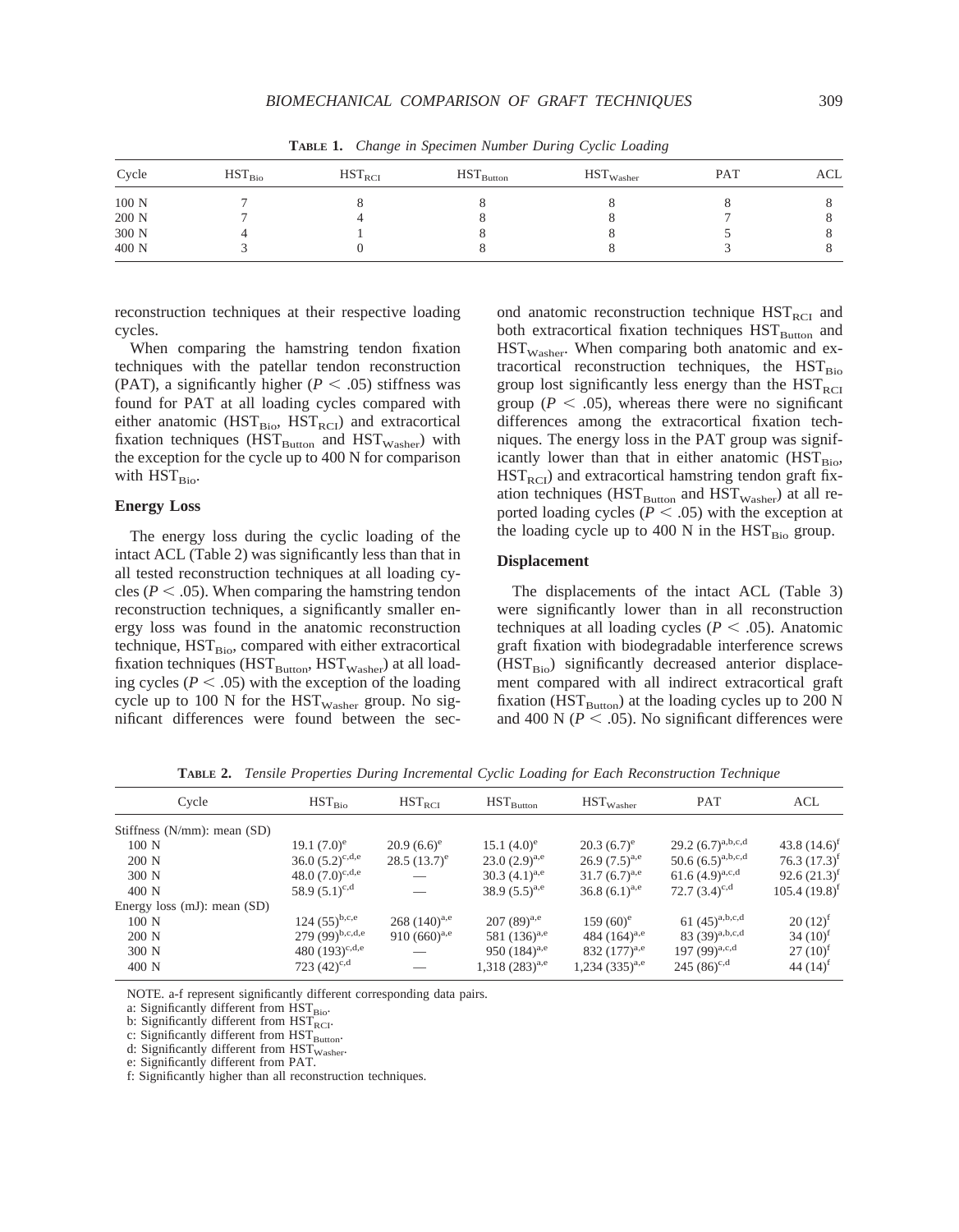| Cycle                                | $HST_{\rm Bio}$    | $HST_{RCI}$    | $HST_{\text{Button}}$ | $\operatorname{HST}_{\text{Washer}}$ | <b>PAT</b>            | <b>ACL</b>      |
|--------------------------------------|--------------------|----------------|-----------------------|--------------------------------------|-----------------------|-----------------|
| Displacement (mm): mean (SD)         |                    |                |                       |                                      |                       |                 |
| 100 N                                | 8.9(1.8)           | $6.9(2.3)^c$   | $10.7 (3.1)^{b,e}$    | 8.5(3.6)                             | 7.3 $(2.1)^c$         | 3.8 $(0.7)^f$   |
| $200$ N                              | $12.4 (2.1)^{c,e}$ | 15.2 $(4.0)^e$ | 18.2 $(5.5)^{a,e}$    | $13.8(5.9)^e$                        | 9.4 $(1.6)^{a,b,c,d}$ | 4.5 $(1.3)^{t}$ |
| 300 N                                | $18.8(6.1)^e$      |                | $25.0 (7.2)^{d,e}$    | $19.5 (7.8)^{c,e}$                   | $11.9(1.8)^{a,c,d}$   | $5.6(1.6)^t$    |
| $400$ N                              | $20.1 (1.4)^{c,e}$ |                | 31.5 $(8.1)^{a,d,e}$  | $25.5(9.2)^{c,e}$                    | 13.1 $(1.6)^{a,c,d}$  | 6.3 $(1.6)^t$   |
| Laxity increase $(mm)$ : mean $(SD)$ |                    |                |                       |                                      |                       |                 |
| $200\text{ N}$                       | 2.6(2.1)           | 3.0(3.8)       | $4.5(3.6)^e$          | 2.0(2.9)                             | $1.3(0.7)^c$          |                 |
| 300 N                                | 6.2 $(4.8)^c$      |                | 9.8 $(5.3)^{a,d,e}$   | $5.0(5.6)^{\circ}$                   | $2.6(0.6)^{\circ}$    |                 |
| $400$ N                              | $8.0 (0.2)^c$      |                | 12.4 $(3.4)^{a,e}$    | $8.2 (4.5)^e$                        | 3.4 $(1.4)^{c,d}$     |                 |

**TABLE 3.** *Tensile Properties During Incremental Cyclic Loading for Each Reconstruction Technique*

NOTE. a-f represent significantly different corresponding data pairs.

a: Significantly different from  $\overline{\text{HST}}_{\text{Bio}}$ .

b: Significantly different from  $HST_{\text{RCI}}$ .

c: Significantly different from  $HST_{\text{Button}}$ .

d: Significantly different from  $HST_{Washer}$ .

e: Significantly different from PAT.

f: Significantly higher than all reconstruction techniques.

found compared with the second extracortical fixation technique ( $HST_{\text{Washer}}$ ) with direct femoral and indirect tibial fixation. The displacement of the second anatomic reconstruction technique,  $HST<sub>RCI</sub>$ , was also lower than that in the extracortical HST<sub>Button</sub> group throughout the cyclic testing with significant differences found at the loading cycle up to 100 N ( $P \leq$ .05). No significant differences were found in comparison with the  $HST_{Washer}$  group at all loading cycles. When comparing anatomic and extracortical reconstruction techniques, no significant differences were found between  $HST_{\text{Bio}}$  and  $HST_{\text{RCI}}$ , whereas the displacements in the  $HST_{\text{Washer}}$  group with combined direct and indirect tendon graft fixation were found to be significantly lower than in the  $HST_{\text{Button}}$  group with all indirect tendon graft anchorage at the loading cycles up to 300 N and 400 N ( $P < .05$ ).

#### **Laxity Increase**

When evaluating the loss of fixation in the hamstring tendon graft reconstruction techniques (Table 3), the laxity increase for anatomic biodegradable interference screw fixation  $(HST_{\text{Bio}})$  was significantly less than that of the all indirect extracortical reconstruction technique  $HST<sub>Button</sub>$  at the cycles up to 300 N and 400 N ( $P < .05$ ). There was no significant difference compared with the  $HST_{Washer}$  group. The laxity increase of the second anatomic reconstruction technique  $HST_{\text{RCI}}$  was not significantly different from either extracortical fixation techniques  $HST<sub>Button</sub>$  or HST<sub>Washer</sub>. No significant differences were found between  $HST_{\text{Bio}}$  and  $HST_{\text{RCI}}$ , whereas all indirect extracortical hamstring tendon fixation  $(HST<sub>Button</sub>)$  showed a significantly larger laxity increase than combined direct and indirect fixation  $(HST_{Washer})$  at the loading cycle up to 300 N ( $P < .05$ ).

The laxity increase of the PAT group was significantly lower than that in all indirect extracortical fixation of hamstring tendons  $(HST<sub>Buton</sub>)$  at all loading cycles except at 100 N ( $P < .05$ ). When compared to the  $HST_{\text{Washer}}$  group, significant differences were found at the loading cycle up to 300 N ( $P < .05$ ). Even though values for laxity increase were lower in the PAT group at all loading cycles compared with the anatomic interference screw fixation groups  $(HST_{\text{Bio}},$  $HST_{RCI}$ , no significant differences could be detected.

## **Maximum Values**

The maximum load of the intact ACL (Table 4) was significantly higher than in all its reconstruction techniques ( $P < .05$ ). The maximum loads of the anatomic hamstring tendon reconstruction techniques  $HST_{\text{Bio}}$  $(375 \pm 144 \text{ N})$  and  $HST_{RCI}$  (207  $\pm$  50 N) were significantly lower than that of the extracortical fixation technique HST<sub>Washer</sub> (554  $\pm$  170 N) (*P* < .05). No significant difference was found between  $HST_{\text{Bio}}$ and HST<sub>Button</sub> (505  $\pm$  43 N), while the maximum load of the  $HST_{\text{RCI}}$  group was significantly lower than in the HST<sub>Button</sub> group ( $P < .05$ ). When comparing maximum loads of anatomic and extracortical reconstruction techniques, significant differences were found between  $HST_{Bio}$  and  $HST_{RCI}$ , while no significant differences were detected between  $HST<sub>Button</sub>$ and  $HST_{Washer}$ . The maximum load of the patellar tendon reconstruction technique (PAT) was significantly lower (384  $\pm$  170 N) than that in either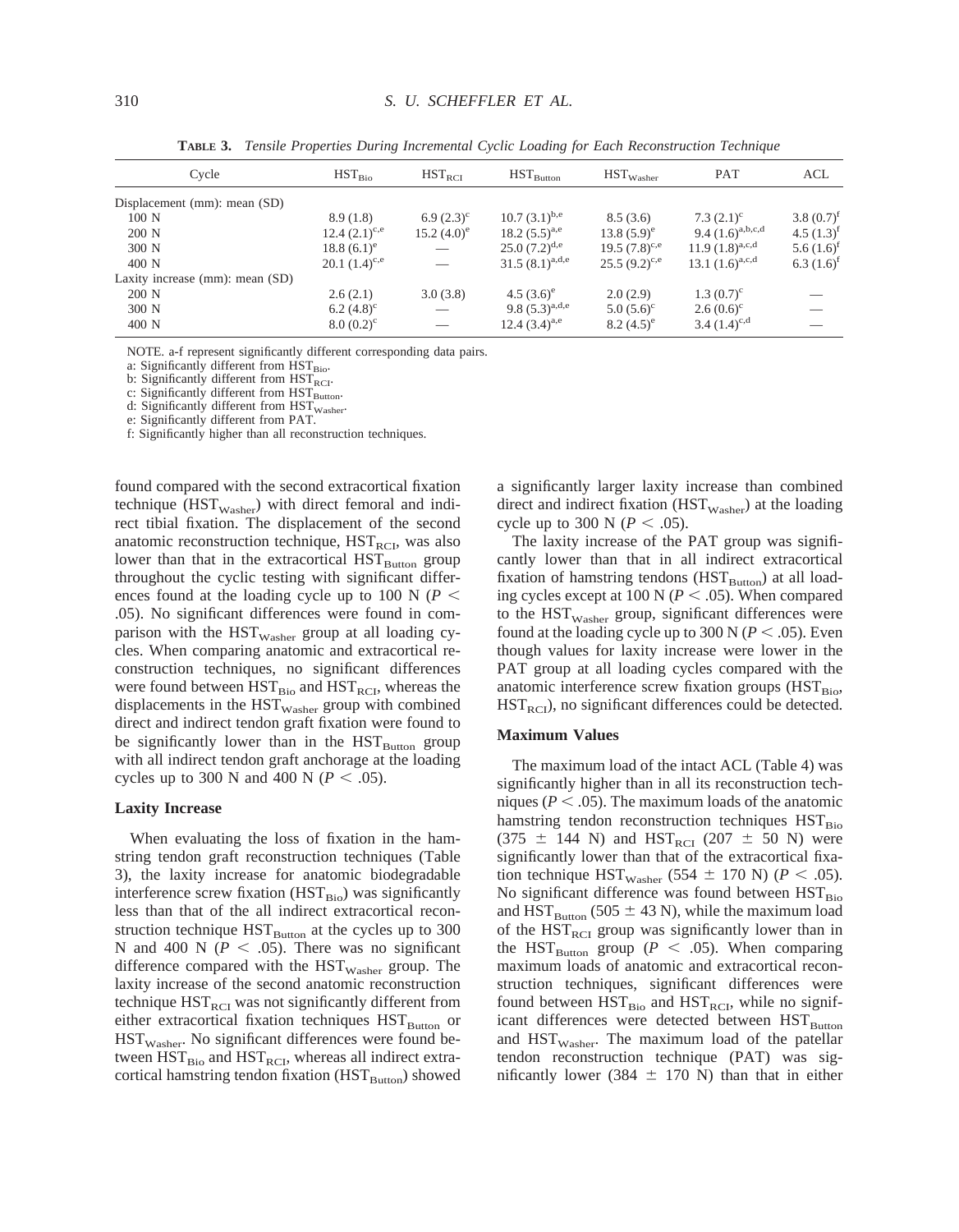| Max               | $HST_{\text{Bio}}$ | $HST_{\rm RCI}$       | $HST_{\text{Button}}$ | $HST_{Washer}$     | <b>PAT</b>          | ACL            |
|-------------------|--------------------|-----------------------|-----------------------|--------------------|---------------------|----------------|
| Load $(N)$        | $375(144)^{b,d}$   | $(207 (50)^{a,c,d,e}$ | 505 $(43)^{b,e}$      | 554 $(91)^{a,b,e}$ | 384 $(170)^{b,c,d}$ | $1994 (206)^t$ |
| Stiffness (N/mm)  | 52 $(15)^{b}$      | $35(10)^{a,e}$        | $42(10)^e$            | 43 $(10)^e$        | $66(22)^{b,c,d}$    | $189(21)^t$    |
| Displacement (mm) | $24(9)^{\circ}$    | $19(9)^{c,d}$         | 41 $(11)^{a,b,e}$     | 34 $(8)^{b,e}$     | $19(13)^{c,d}$      | 19 $(4)^{c,d}$ |

**TABLE 4.** *Maximum Tensile Properties for Each Reconstruction Technique*

NOTE. a-f represent significantly different corresponding data pairs.

a: Significantly different from  $\operatorname{HST}_\mathrm{Bio}$ .

b: Significantly different from  $HST_{\text{RCI}}^{\text{max}}$ .

 $\overline{\text{c:}$  Significantly different from  $\overline{\text{HST}_{\text{Button}}}$ .

d: Significantly different from  $HST_{\text{Washer}}$ .

e: Significantly different from PAT.

f: Significantly higher than all reconstruction techniques.

extracortical hamstring tendon fixation techniques (HST<sub>Button</sub>, HST<sub>Washer</sub>) ( $P < .05$ ). No significant difference was found between PAT and the anatomic hamstring reconstruction group  $HST_{\text{Bio}}$ . However, maximum load was significantly greater in the PAT group than that in the  $HST_{\text{RCI}}$  group ( $P < .05$ ).

The maximum stiffness of the intact ACL (189  $\pm$ 21 N/mm) was significantly higher than in all reconstruction techniques ( $P < .05$ ). The maximum stiffness of either anatomic hamstring tendon reconstruction techniques  $HST_{\text{Bio}}$  (52  $\pm$  15 N/mm) and  $HST_{\text{RCT}}$  $(35 \pm 10 \text{ N/mm})$  was not significantly different from either extracortical fixation technique,  $HST<sub>Button</sub>$ (42  $\pm$  10 N/mm) or HST<sub>Washer</sub> (43  $\pm$  10 N/mm). The maximum stiffness in the  $HST_{\text{Bio}}$  group was significantly higher than that in the  $HST_{\text{RCI}}$  group ( $P < .05$ ). There were no significant differences between both extracortical reconstruction techniques. The maximum stiffness of PAT (66  $\pm$  22 N/mm) was significantly higher than that in either extracortical reconstruction technique ( $HST<sub>Button</sub>$ ,  $HST<sub>Washington</sub>$ ) and in the  $HST_{\text{RCI}}$  group ( $P < .05$ ). There was no significant difference between PAT and  $HST_{\text{Bio}}$ .

The maximum displacements found in the  $HST_{\text{Bio}}$ (24  $\pm$  9 mm) and HST<sub>RCI</sub> (19  $\pm$  9 mm) groups were significantly lower than that in the  $HST<sub>Button</sub>$  group  $(41 \pm 11 \text{ mm})$  ( $P < .05$ ). There was no significant difference when comparing these groups with  $HST_{\text{Washer}}$  (34  $\pm$  8 mm). The maximum displacement of PAT (19  $\pm$  13 mm) was significantly lower than in either extracortical hamstring reconstruction technique (HST<sub>Button,</sub> HST<sub>Washer</sub>) ( $\overline{P}$  < .05). There was no significant difference between PAT and either anatomic fixation technique.

#### **Failure Mode**

The failure modes of the intact ACLs were intraligamentous rupture ( $n = 4$ ), rupture of the ligament from its tibial insertion with bony avulsion  $(n = 3)$ , and ligamentous rupture from its femoral insertion  $(n = 1)$ . All ACL reconstructions in the HST<sub>Bio</sub> group failed on the tibial side by either slippage  $(n = 6)$  or tear  $(n = 2)$  of the tendon graft from the screw fixation site. In the  $HST_{\text{RCI}}$  group, all reconstructions failed by slippage of the graft out of the tibial tunnel with the RCI titanium screw left in place. In the  $HST<sub>Button</sub>$ group, all specimens failed by either rupture of the knots/sutures on the tibial side  $(n = 6)$  or tear of the mersilene tape  $(n = 2)$ . Rupture of the sutures in graft fixation on the tibial side was the predominant mode of failure in the  $HST_{\text{Washer}}$  group (n = 6) while slippage and tear of the tendon ends from the softtissue washers were observed in the remaining 2 specimens. In the PAT group, failure occurred on the tibial fixation site in all cases. Graft pullout was observed with  $(n = 3)$  and without  $(n = 5)$  bone-block fracture.

#### **DISCUSSION**

Hamstring and patellar tendons have become the most popular replacement grafts for ACL reconstructions. However, the ideal technique for graft fixation remains controversial, especially with hamstring tendons. This study was conducted to determine the impact of level and method of fixation on the mechanical properties of 4 hamstring reconstruction techniques and compare them with a standard patellar-tendon graft reconstruction at the time of implantation. The biomechanical properties of ACL repairs have been frequently reported from experiments using either older human cadaveric<sup>16,22</sup> knees or animal specimens.26-30 However, several studies showed that the structural properties of an ACL reconstructed knee were significantly affected by age and origin of the cadaveric bone (human  $\nu$  animal).<sup>10,16,22,31</sup> In this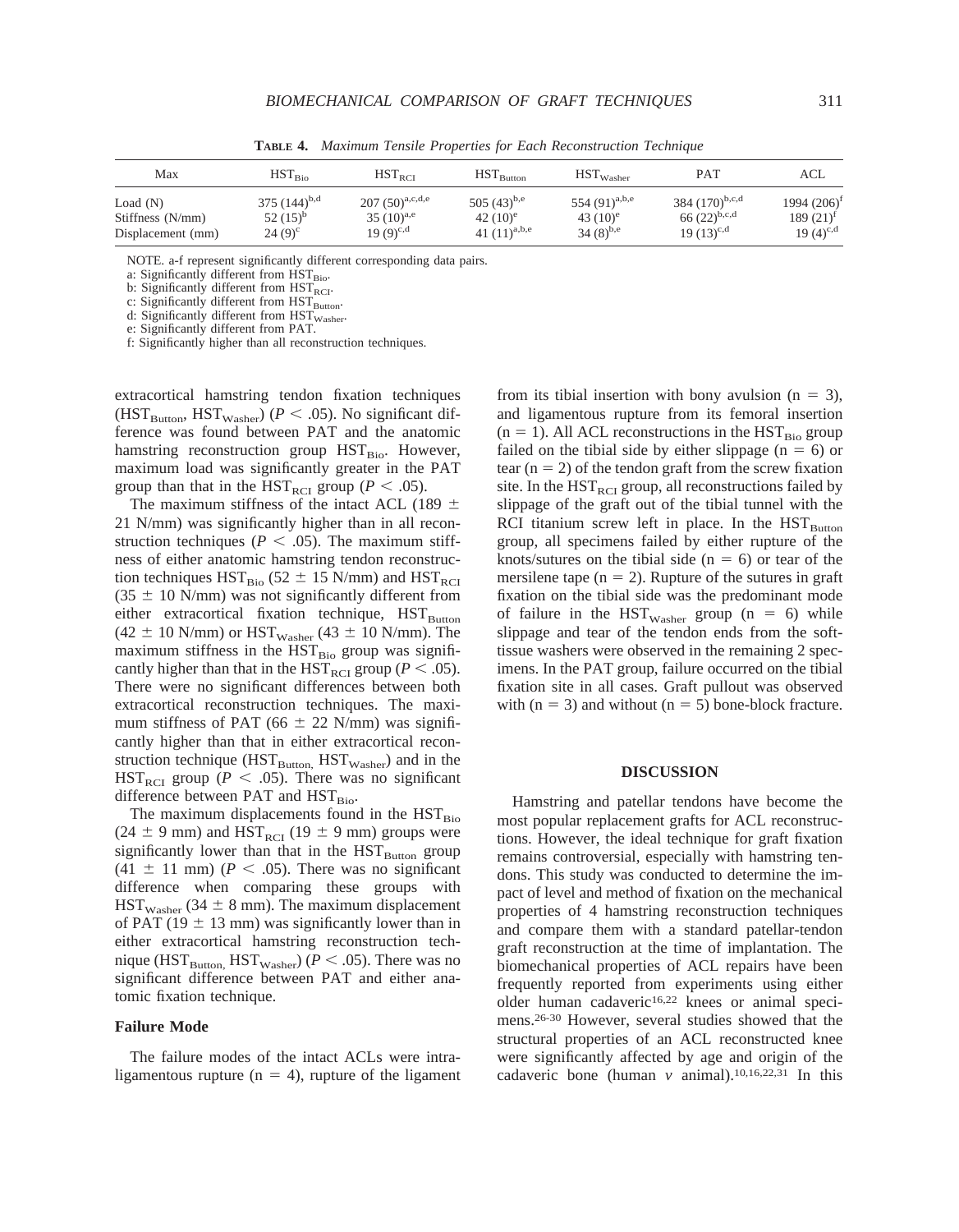study, only young to middle-aged human cadaveric knees were used for biomechanical testing.

We also simulated the immediate postoperative loading condition when graft incorporation has yet to take place and knee stability primarily depends on initial graft fixation. A tibial anterior drawer was simulated because this motion is restricted by the primary function of the ACL. The anterior drawer test was conducted at 30° of flexion, based on the findings of Livesay et al.<sup>11</sup> who showed that the intact ACL was tensioned most uniformly at this flexion angle. For simulation of the postoperative loading situation the reconstructed knees underwent cyclic loading rather than single load-to-failure testing, which had been favored for biomechanical evaluation of ACL reconstruction techniques in recent years.<sup>16-19</sup> An incremental load increase per cycle was performed to determine the possible effect of even small load changes on anterior knee stability, especially toward higher loading levels as might be expected during early aggressive rehabilitation.

According to the hypothesis of this study, we examined whether direct tendon graft fixation of hamstring tendons closer to the joint line would improve the mechanical properties of the knee after ACL reconstruction. Our results clearly showed that direct anatomic tendon graft fixation significantly improved anterior stiffness of the reconstructed knee joints during cyclic loading. This can be seen by the significantly higher stiffness found in the  $HST_{\text{Bio}}$  and PAT groups with direct interference fit fixation. These findings are in agreement with the study of Ishibashi et al.32 who found an increase in anterior stability when moving the fixation site of a patellar tendon closer to the joint line.

However, a crucial factor for direct tendon graft fixation with interference screws was the tibial fixation site. When direct graft fixation was achieved without a bone block  $(HST_{RCI})$ , the sustained loads during cyclic loading significantly decreased with consistent failure of the reconstruction by graft pullout from the tibial tunnel. These findings are in agreement with other studies that found similar failure modes at comparable load magnitudes.16,19,33 The use of a bone block in the tibial tunnel significantly improved the anterior stiffness as seen in the  $HST_{\text{Bio}}$  and PAT groups. A second bone block in the femoral tunnel (PAT) provided an additional increase in anterior stiffness compared with single or no bone-block constructs.

In all its respective groups  $(HST_{\text{Bio}}, HST_{\text{RCI}})$ , the dominant failure site remained at the tibial tunnel.

These findings imply that either a completely reconstructed knee joint or at least the tibial fixation site should be mechanically tested when evaluating the tensile properties of ACL reconstruction techniques with interference fit fixation. Caution should be used when testing the femoral fixation site only as it possibly overestimates the tensile properties of the knee after complete reconstruction.18,19,26,33

One explanation for the low fixation strength in the tibial tunnel might be the lower bone density normally found in tibial bone compared to the femur.34 In the  $HST_{\text{RCI}}$  group, slippage of the tendon out of the tibial tunnel occurred with the interference screw left in place and with no apparent tendon lacerations at loads around 200 N, and 7 of 8 specimens failed at loads of 300 N. These observations suggest that the use only of a metal interference screw with its round-headed softthreaded design did not provide sufficient direct softtissue fixation in the tibial bone to withstand loads that might be experienced during postoperative rehabilitation. The significantly lower stiffness of the extracortical reconstruction techniques  $HST<sub>Button</sub>$  and  $HST_{\text{Washer}}$  are in agreement with the reported mechanical properties of such indirect fixation techniques with linkage materials as suture knots or tape.<sup>16,29,35,36</sup> In a study by Höher et al., $35$  it was shown that the lower stiffness and increased elongation of these tendon graft fixation constructs primarily resulted from the mechanical behavior of the suture and tape material, when cycled even at submaximal load levels. In another report by Phillips et al.37 it was also shown that knot tightening of the suture/tape materials was the primary cause of elongation. The failure modes in both extracortical reconstruction techniques confirm these findings as rupture of the knots and the suture/ tape material were always the failure site in the  $HST<sub>Button</sub>$  and the predominant site of failure in the  $HST_{Washer}$  group.

The loading-unloading behavior of the tested reconstruction techniques, reflected by the parameter "energy loss" during cyclic loading, supports the hypothesis that direct tendon graft fixation close to the joint line mimics the mechanical behavior of the intact ACL more accurately than indirect extracortical fixation. In the intact ACL, the loading and unloading patterns are almost identical. In both direct anatomic reconstruction techniques with either 1 ( $HST_{\text{Bio}}$ ) or 2 (PAT) bone blocks, the loading-unloading patterns of the intact ACL were replicated more closely than in either extracortical fixation techniques, which showed a significantly larger immediate force drop during unloading. A different unloading path might be an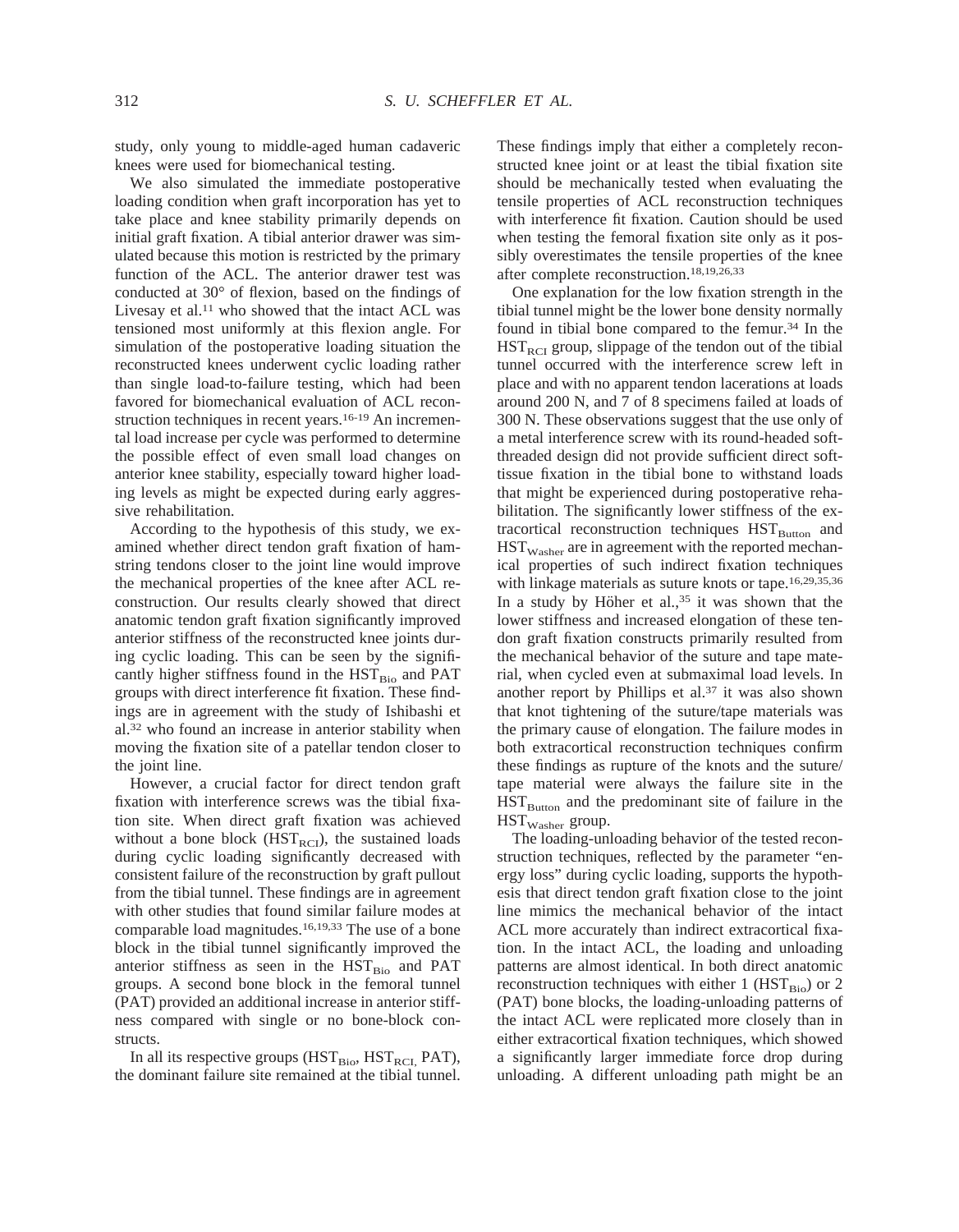indicator of the continuous loss of graft fixation, resulting in failure of the ACL reconstruction. In the extracortical reconstruction techniques, this might be caused by the plastic load response or so-called "stretch-out" of the suture/tape materials, which was reported to occur at much lower loads than in ligamentous soft tissue35,37,38 and its loss of fixation strength under cyclic loading.36,39 In the anatomic reconstruction techniques, the different unloading behavior can be mainly attributed to tendon graft slippage from interference fit fixation. Direct bone-tendon-bone (PAT) fixation significantly reduced the difference between the loading and unloading paths. A large difference in the loading and unloading behavior is of clinical importance because a larger drop in force experienced by the reconstructed ACL during unloading may result in increased nonphysiologic loading of the secondary restraint in the knee joint, predisposing them to early degenerative changes.

Findings of anterior displacement and laxity increase substantiate the data found for "energy loss," which suggest that the linkage materials negatively affect the mechanical properties of the reconstruction. The highest anterior displacement was found when indirect graft fixation was achieved with linkage materials such as suture and tape on both fixation sites  $(HST<sub>Button</sub>)$ . The replacement of an indirect with a direct fixation method as seen in the  $HST_{\text{Washer}}$  group already decreased anterior displacement, with a further decrease seen in direct anatomic reconstruction techniques ( $HST<sub>Bio</sub>$ , PAT). However, the measurements of anterior displacement accounted for the overall elongation of the graft-fixation construct, which consisted of the elongation of the tendon graft itself and the loss of graft fixation in terms of plastic deformation ("stretch-out") of suture/tape materials, knot tightening (extracortical reconstructions), and tendon graft slippage (anatomic reconstructions). It was important to separately quantify the loss of graft fixation following load changes. This is crucial for the evaluation of a fixation method, as a longer tendon graft will undergo larger elongation than a shorter graft because of its inherent lower stiffness. As length of the tendon graft constructs varied among the different reconstruction techniques because of their respective fixation sites, we introduced the parameter "laxity increase" to eliminate the elongation of the tendon grafts from displacement measurements and accurately evaluate the fixation method. Our data showed that, especially toward higher loads, a significantly higher loss of graft fixation was observed when linkage materials were used on both fixation sites  $(HST<sub>Button</sub>)$ . The replacement of an indirect with a direct fixation method in the extracortical reconstruction technique  $HST_{Washer}$  reduced the loss of graft fixation to the levels of the anatomic reconstruction  $HST<sub>Bio</sub>$ , which still showed increased graft slippage compared with bone-tendon-bone fixation (PAT) and especially compared with the intact ACL.

Although direct anatomic reconstruction showed considerable advantages with respect to anterior stiffness, reproduction of the loading-unloading patterns of the ACL intact knee, reduced lower anterior displacements, and laxity increase, an important disadvantage was found when comparing them with the extracortical reconstruction techniques. All anatomic reconstructions failed at considerably lower loads than the groups with extracortical fixation. More than 50% of the reconstructions in the  $HST_{\text{Bio}}$  and PAT groups, and 100% of specimens of the  $HST_{\text{RCI}}$  group had failed at or before the loading level of 400 N, whereas all knees with extracortical reconstructions remained intact. However, these higher failure loads of the extracortical fixation techniques were compromised by large anterior displacements of the tibia with respect to the femur resulting from their lower stiffness. The maximum values found for load, stiffness, and displacement of the different reconstructed knees are well within the range of previously reported data.16,17,19,27,33

When discussing the results of biomechanical studies and their clinical implications, caution should be used because of the lack of in vivo data in humans; we can only speculate about the forces the intact ACL withstands during normal knee motion. Some studies suggested these forces to be far below 400 N.40-44 For example, Corry et al.<sup>6</sup> presented successful clinical outcomes of ACL reconstructions using hamstring tendons with RCI metal interference screw fixation that seem not to be supported by the results of this and other published studies.19,27,33 During the early postoperative period when excessive loading of the ACL is limited even under aggressive rehabilitation, it might be more important to provide higher anterior stiffness, especially at lower load levels, so that extensive graft elongation can be avoided. Increased anterior stiffness would also potentially reduce intratunnel graft motion, allowing for faster osseous incorporation with the development of a direct tendon-tobone insertion.15

A few limitations apply to this study because we performed only manual preconditioning of the tendon grafts before final fixation and no preconditioning of the whole reconstructed knee joint on the material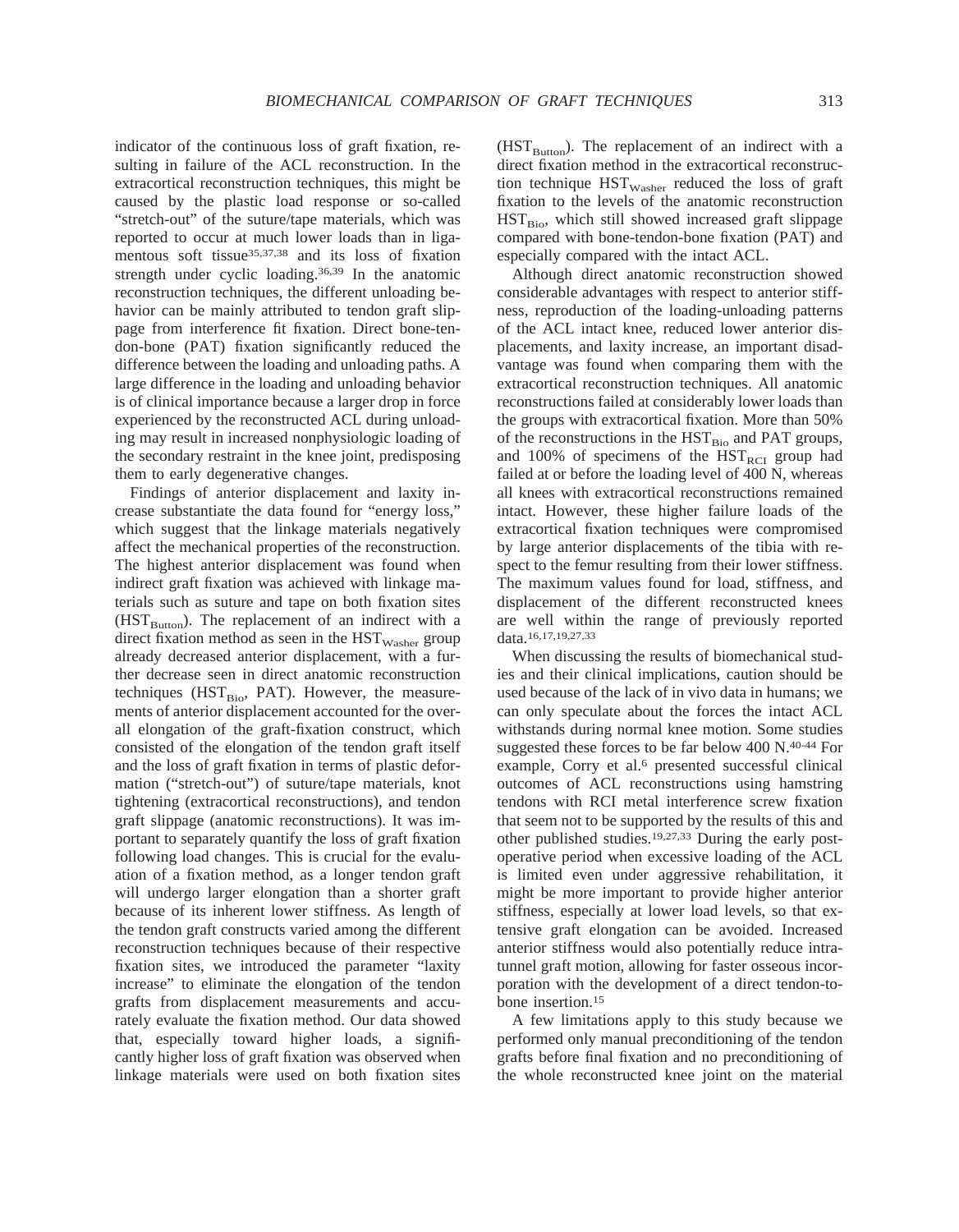testing machine, which might have allowed for higher absolute anterior displacements and laxity increases. Due to the incremental load increase, the numbers of cycles were limited, especially when failure occurred at very low loads.

The results of this study suggest that direct anatomic fixation of ACL replacement grafts provided higher anterior knee stability than indirect extracortical fixation under incremental cyclic loading. Among the hamstring tendon reconstruction techniques, this was achieved best with biodegradable interference fit fixation and additional tibial bone block fixation  $(HST_{\text{Bio}})$ . However, the comparison with a standard patellar tendon reconstruction technique showed that direct tendon-to-bone fixation in both ( $HST_{\text{RCI}}$ ) or only 1 ( $HST_{\text{Bio}}$ ) bone tunnel did not provide the stiffness of bone-to-bone fixation in both bone tunnels.

Additionally, none of the reconstruction techniques was able to restore the tensile properties of the knee with an intact ACL. Therefore, further improvements for the fixation of hamstring tendon grafts are needed to benefit as successful ACL reconstruction. Recent studies<sup>45,46</sup> showed that a backup for interference fit fixation of hamstring tendons, the so-called hybrid fixation, especially on the tibial fixation site, provided significant improvements in stiffness and failure load of these constructs with substantial reduction of graft slippage under cyclic loading even without bone block fixation. Future studies will combine the assessment of the biologic processes with the biomechanical aspects of an ACL reconstruction during the early postoperative period. This would help to develop techniques that will limit graft deterioration, enhance tendon-to-bone healing, and encourage ACL reconstructions that are able to fully compensate for the decreased mechanical properties during the early healing phase, allowing immediate return to strenuous activity.

**Acknowledgment:** We thank Mrs. G. Heymann for her invaluable help with the illustrations used in this study and Dr. Maria Apreleva for her technical assistance in the software development.

### **REFERENCES**

- 1. Miyasaka KC, Daniel, DM, Stone M L, Hirshman P. The incidence of knee ligament injuries in the general population. *Am J Knee Surg* 1991;4:3-8.
- 2. Kartus J, Stener S, Lindahl S, Engstrom B, Eriksson BI, Karlsson J. Factors affecting donor-site morbidity after anterior cruciate ligament reconstruction using bone-patellar tendon-bone autografts. *Knee Surg Sports Traumatol Arthrosc* 1997;5:222-228.
- 3. Yasuda K, Tsujino J, Ohkoshi Y, Tanabe Y, Kaneda K. Graft site morbidity with autogenous semitendinosus and gracilis tendons. *Am J Sports Med* 1995;23:706-714.
- 4. Brown CH Jr, Steiner ME, Carson EW. The use of hamstring tendons for anterior cruciate ligament reconstruction. Technique and results. *Clin Sports Med* 1993;12:723-756.
- 5. Simonian PT, Harrison SD, Cooley VJ, Escabedo EM, Deneka DA, Larson RV. Assessment of morbidity of semitendinosus and gracilis tendon harvest for ACL reconstruction. *Am J Knee Surg* 1997;10:54-59.
- 6. Corry IS, Webb JM, Clingeleffer AJ, Pinczewski LA. Arthroscopic reconstruction of the anterior cruciate ligament. A comparison of patellar tendon autograft and four-strand hamstring tendon autograft. *Am J Sports Med* 1999;27:444-454.
- 7. Rosenberg TD, Deffner KT. ACL reconstruction: semitendinosus tendon is the graft of choice. *Orthopedics* 1997;20:396.
- Hamner DL, Brown CH Jr, Steiner ME, Hecker AT, Hayes WC. Hamstring tendon grafts for reconstruction of the anterior cruciate ligament: Biomechanical evaluation of the use of multiple strands and tensioning techniques. *J Bone Joint Surg Am* 1999;81:549-557.
- 9. Wilson TW, Zafuta MP, Zobitz M. A biomechanical analysis of matched bone-patellar tendon-bone and double-looped semitendinosus and gracilis tendon grafts. *Am J Sports Med* 1999;27:202-207.
- 10. Wallace MP, Howell SM, Hull ML. In vivo tensile behavior of a four-bundle hamstring graft as a replacement for the anterior cruciate ligament. *J Orthop Res* 1997;15:539-545.
- 11. Livesay GA, Fujie H, Kashiwaguchi S, Morrow DA, Fu FH, Woo SL-Y. Determination of the in-situ forces and force distribution within the human anterior cruciate ligament. *Ann Biomed Eng* 1995;23:467-474.
- 12. Grana WA, Egle DM, Mahnken R, Goodhart CW. An analysis of autograft fixation after anterior cruciate ligament reconstruction in a rabbit model. *Am J Sports Med* 1994;22:344-351.
- 13. Blickenstaff K, Grana W, Egle D. Analysis of a semitendinosus autograft in a rabbit model. *Am J Sports Med* 1997;25: 554-559.
- 14. Rodeo SA, Arnoczky SP, Torzilli PA, Hidaka C, Warren RF. Tendon-healing in a bone tunnel. A biomechanical and histological study in the dog. *J Bone Joint Surg Am* 1993;75:1795- 1803.
- 15. Weiler A, Hoffmann R, Bail H-J, Rehm O, Südkamp N. Tendon healing in a bone-tunnel: Histological analysis after biodegradable interference fit fixation. *Arthroscopy* 1999;15: 548-549.
- 16. Steiner ME, Hecker AT, Brown CHJ, Hayes WC. Anterior cruciate ligament graft fixation. Comparison of hamstring and patellar tendon grafts. *Am J Sports Med* 1994;22:240-246.
- 17. Rowden NJ, Sher D, Rogers GJ, Schindhelm K. Anterior cruciate ligament graft fixation. Initial comparison of patellar tendon and semitendinosus autografts in young fresh cadavers. *Am J Sports Med* 1997;25:472-478.
- 18. Caborn DN, Urban WP Jr, Johnson DL, Nyland J, Pienkowski D. Biomechanical comparison between BioScrew and titanium alloy interference screws for bone–patellar tendon–bone graft fixation in anterior cruciate ligament reconstruction. *Arthroscopy* 1997;13:229-232.
- 19. Aune AK, Ekeland A, Cawley PW. Interference screw fixation of hamstring vs patellar tendon grafts for anterior cruciate ligament reconstruction. *Knee Surg Sports Traumatol Arthrosc* 1998;6:99-102.
- 20. Weiler A, Hoffmann RF, Stahelin AC, Bail HJ, Siepe CJ, Sudkamp NP. Hamstring tendon fixation using interference screws: a biomechanical study in calf tibial bone. *Arthroscopy* 1998;14:29-37.
- 21. Weiler A, Windhagen HJ, Raschke MJ, Laumeyer A, Hoffmann RF. Biodegradable interference screw fixation exhibits